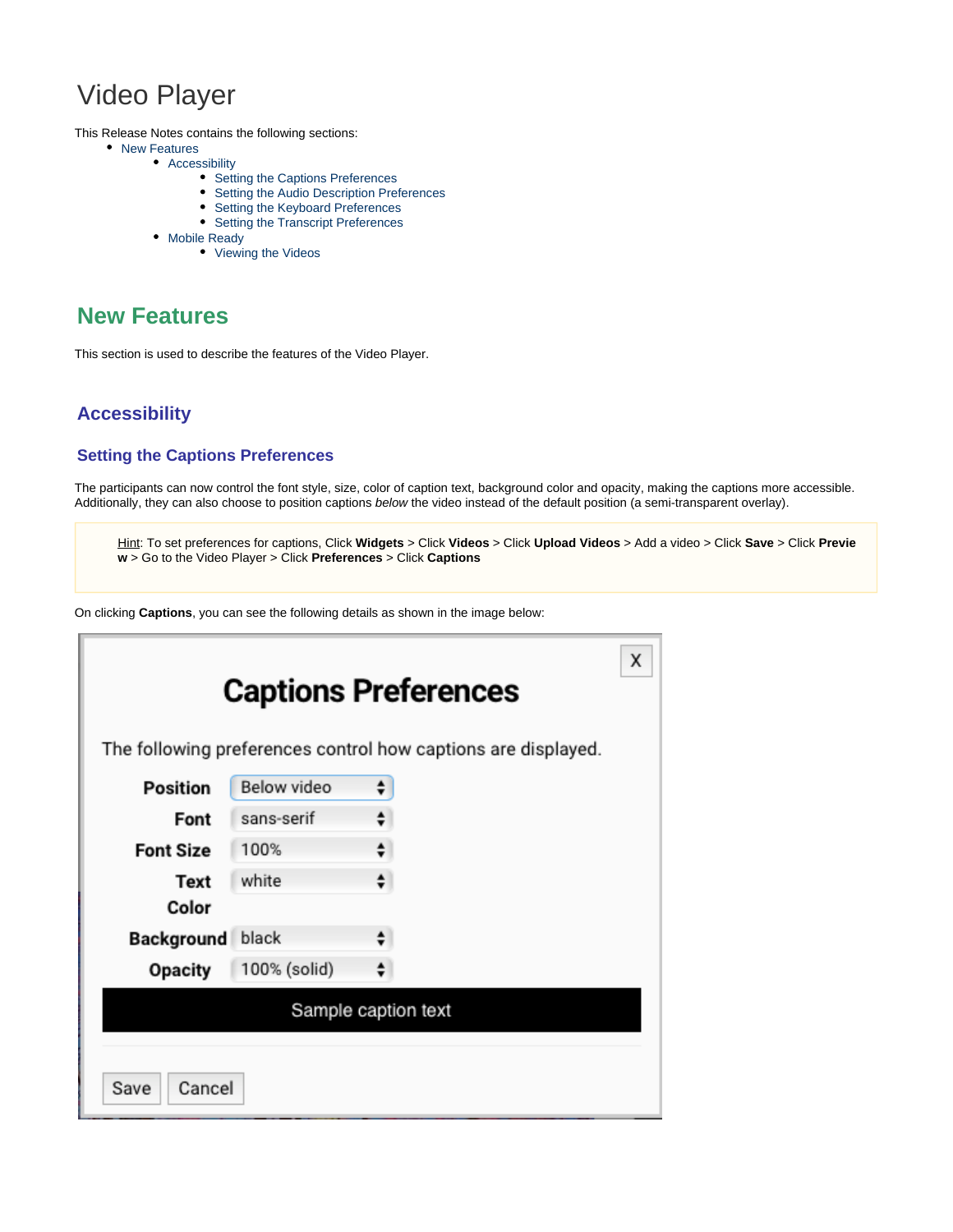### **Setting the Audio Description Preferences**

The participants can provide text-based audio description and at designated times, the description text can be read aloud by screen readers. Optionally, they can set the player to pause when the audio description starts in order to avoid conflict between the description and program audio. The audio description is available as a separate video.

Hint: To set the Audio Description Preferences, Click **Widgets** > Click **Videos** > Click **Upload Videos** > Add a video > Click **Save** > Click **Preview** > Go to the Video Player > Click **Preferences** > Click **Description**

On clicking **Captions**, you can see the following details as shown in the image below:



### **Setting the Keyboard Preferences**

The participants will now have a full set of player controls that are keyboard-accessible, properly labeled for screen reader users and controllable by speech recognition users. The customizable keyboard shortcuts enable the player to be operated anywhere on the web page, thus increasing the ease of use.

Hint: To set the Keyboard Preferences, Click **Widgets** > Click **Videos** > Click Upload Videos > Add a video > Click **Save** > Click **Previe w** > Go to the Video Player > Click **Preferences** > Click **Keyboard**

On clicking **Captions**, you can see the following details as shown in the image below: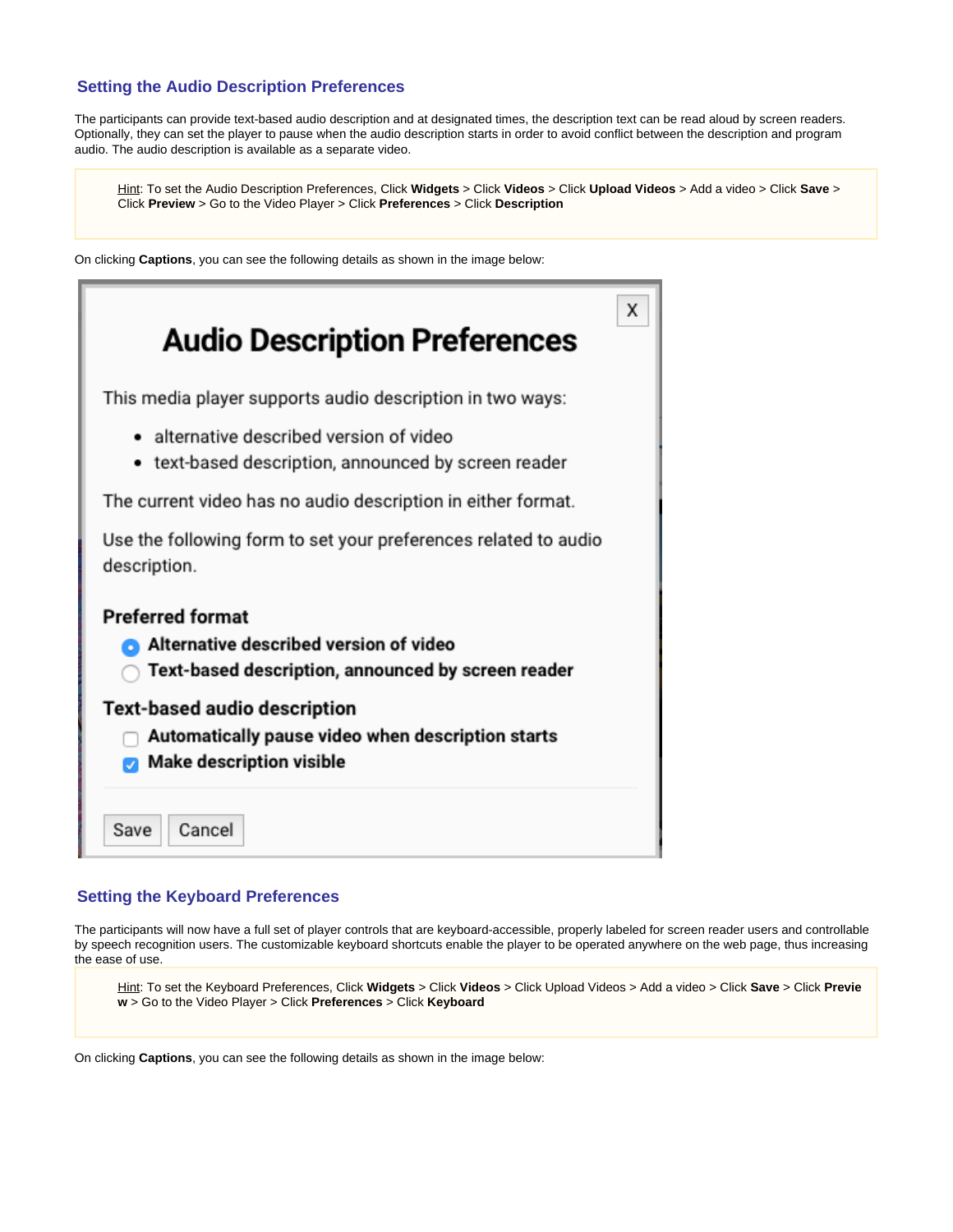# **Keyboard Preferences**

X

The media player on this web page can be operated from anywhere on the page using keyboard shortcuts (see below for a list). Modifier keys (Shift, Alt, and Control) can be assigned below. NOTE: Some key combinations might conflict with keys used by your browser and/or other software applications. Try various combinations of modifier keys to find one that works for you.

### Modifier keys used for shortcuts

- $\blacksquare$  Alt
- **Control**
- $\Box$  Shift

Current keyboard shortcuts

- $Alt + Control + p$  or Alt + Control + = Play/Pause
- $\bullet$  Alt + Control + **s** = Restart
- $\bullet$  Alt + Control + **r** = Rewind
- $\bullet$  Alt + Control + f = Forward
- $\bullet$  Alt + Control + **v** or **1-9** = Volume
- $Alt + Control + m = Mute/Unmute$
- **Escape** = Close current dialog or popup menu

Save Cancel

### **Setting the Transcript Preferences**

The participants can now click anywhere in the transcript in order to play the video at any given point with our interactive transcript feature. Keyboard users can also choose to keyboard-enable the transcript, such that they can tab through its content one caption at a time and press enter to play the media at the desired point.

**Highlight transcript as media plays** feature is enabled by default and can be disabled as required.

Hint: To set the Transcript Preferences, Click **Widgets** > Click **Videos** > Click Upload Videos > Add a video > Click **Save** > Click **Previe w** > Go to the Video Player > Click **Preferences** > Click **Transcript**

On clicking **Transcript**, you can see the following details as shown in the image below: